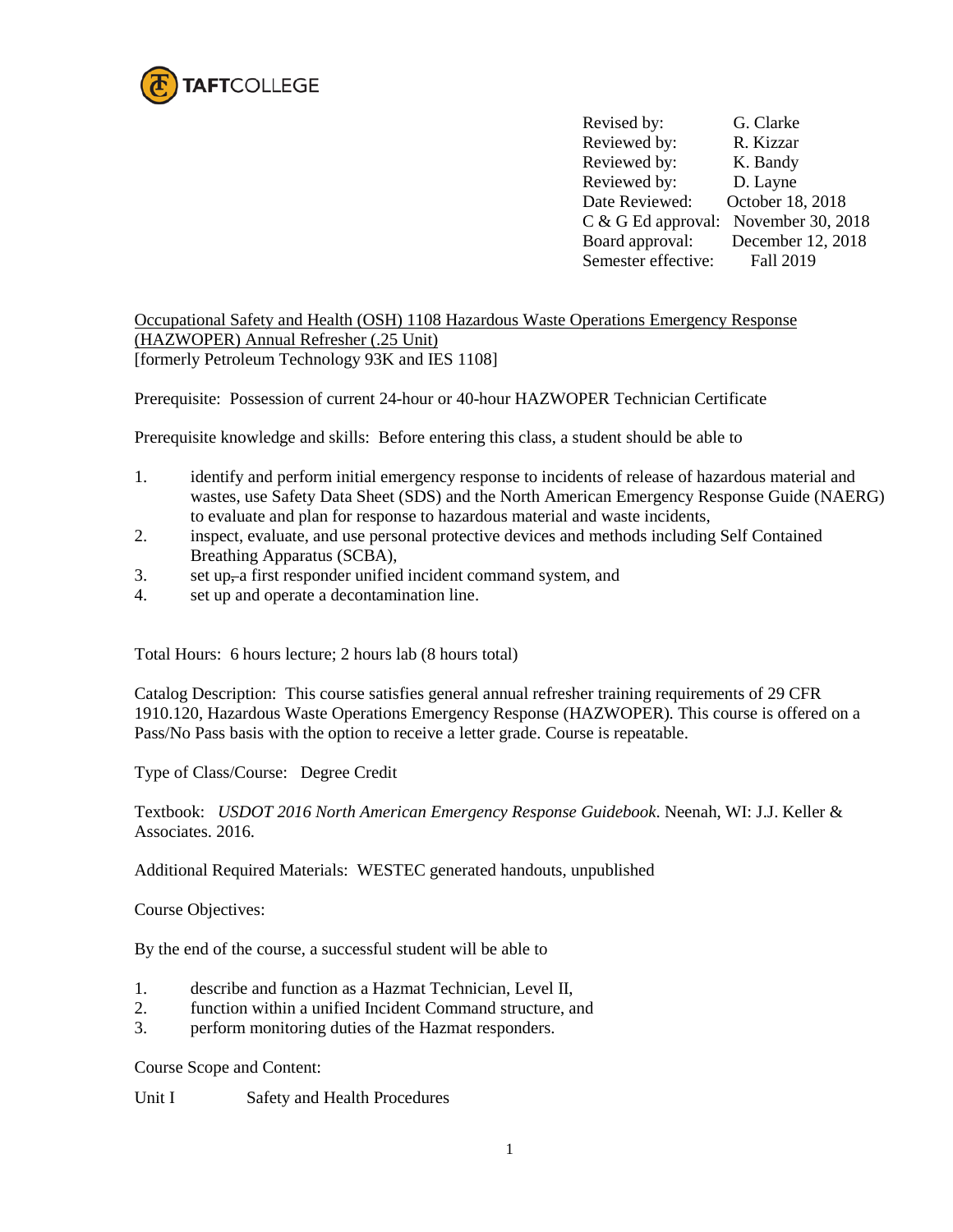

- A. Assuring Health and Safety of Response Team Members while Executing Response Personal Protective Equipment
- B. Safe Work Practices
- C. Medical Surveillance
- D. Monitoring
- E. Material Handling

## Unit II Unified Command

- A. Definition
- B. Functions
- C. Incident Command Structure
- D. Reporting and Relieving Protocols
- E. Assuming Positions

## Unit III NAERG

- A. Purpose
- B. Information Provided
- C. How to Use

## Unit IV Response Scenarios – Hands on

- A. In-Field mock-up activities responding to simulated hazardous material release
- B. Setting Boundaries<br>C. Establishing Inciden
- Establishing Incident Command Locations
- D. Establishing Decontamination Protocols
- E. Donning SCBA Protection
- F. Victim Rescue

## Lab Content:

- 1. Field response to simulated hazardous waste spill and gas release using simulator
- 2. Institution of the Incident command system
- 3. Set up and practice decontamination techniques
- 4. Use of NAERG in a field situation

Learning Activities Required Outside of Class: None

Methods of Instruction:

- 1. Lecture
- 2. Multimedia presentations
- 3. Discussion
- 4. Hands-on practical exercises

Methods of Evaluation:

- 1. Written final exam
- 2. Observation of Student Performance

Supplemental Data: